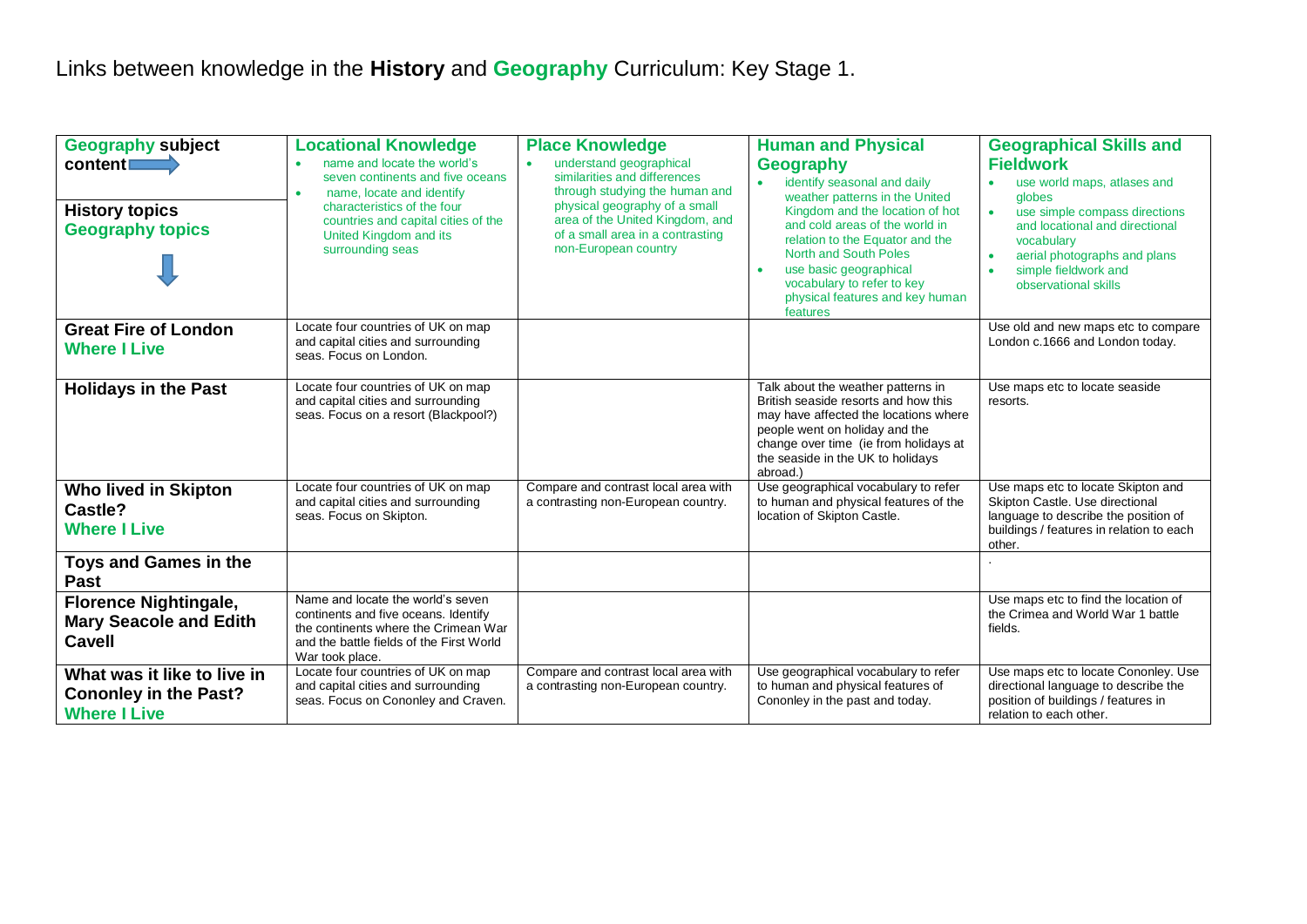## Links between knowledge in the **History** and **Geography** Curriculum: Key Stage 2

| <b>Geography subject</b><br>content <sup>-</sup><br><b>History topics</b><br><b>Geography topics</b>                                         | <b>Locational Knowledge</b><br>Locate countries and cities<br>(focus: Europe, N and S<br>America).<br>name and locate counties and<br>$\bullet$<br>cities of the United Kingdom,<br>Understand how some aspects<br>have changed over time.<br>identify the position and significance of<br>$\bullet$<br>latitude, longitude, Equator, Northern<br>Hemisphere, Southern Hemisphere,<br>the Tropics of Cancer and Capricorn,<br>Arctic and Antarctic Circle, the<br>Prime/Greenwich Meridian and time<br>zones | <b>Place Knowledge</b><br>Understand geographical similarities<br>and differences through the study of<br>human and physical geography of a<br>region of the United Kingdom, a region<br>in a European country, and a region<br>within North or South America | <b>Human and Physical</b><br><b>Geography</b><br>Describe key aspects of physical and<br>human geography                                                                                      | <b>Geographical Skills and</b><br><b>Fieldwork</b><br>Use maps, atlases, globes and<br>digital/computer mapping mapping<br>(Google Earth) to locate countries and<br>describe features studied<br>Compass points / grid references |
|----------------------------------------------------------------------------------------------------------------------------------------------|--------------------------------------------------------------------------------------------------------------------------------------------------------------------------------------------------------------------------------------------------------------------------------------------------------------------------------------------------------------------------------------------------------------------------------------------------------------------------------------------------------------|---------------------------------------------------------------------------------------------------------------------------------------------------------------------------------------------------------------------------------------------------------------|-----------------------------------------------------------------------------------------------------------------------------------------------------------------------------------------------|------------------------------------------------------------------------------------------------------------------------------------------------------------------------------------------------------------------------------------|
| The History of Skipton<br><b>Castle</b>                                                                                                      | Locate counties, towns and cities in<br>Yorkshire on a map.<br>Locate Skipton Castle on a map of<br>Skipton. Identify the features which<br>made a it good place to locate a<br>castle.                                                                                                                                                                                                                                                                                                                      | Identify the physical features of the<br>location of Skipton Castle which made<br>a it good place to build a castle.                                                                                                                                          | Identify the physical features of the<br>location of Skipton Castle which made<br>a it good place to build a castle.                                                                          | Use maps and google earth to see<br>location of Skipton Castle.                                                                                                                                                                    |
| <b>The Industrial Revolution</b><br><b>Megacities</b><br><b>Rivers and Mountains</b>                                                         | Locate counties, towns and cities in<br>UK on a map.<br>Locate the route of the Leeds<br>Liverpool Canal on a map.                                                                                                                                                                                                                                                                                                                                                                                           | Discuss the physical features of the<br>landscape which affected the route<br>and design of the Leeds Liverpool<br>Canal. (Focus on Skipton area.)                                                                                                            | Discuss the physical features of the<br>landscape which affected the route<br>and design of the Leeds Liverpool<br>Canal. (Focus on Skipton area.)                                            | Use maps and google earth to see<br>location of Leeds Liverpool Canal.                                                                                                                                                             |
| <b>Stone Age to Iron Age</b><br>What is it like to live in a<br><b>National Park?</b>                                                        | Locate countries of UK, including<br>towns, counties etc. Discuss position<br>on globe (latitude etc).<br>Identify locations of prehistoric sites<br>such as Skara Brae and local sites etc.                                                                                                                                                                                                                                                                                                                 | Discuss the physical features of the<br>landscape and how the earliest people<br>learned to use natural resources to<br>make tools, homes and provide food.                                                                                                   | Discuss the physical features of the<br>landscape and how the earliest people<br>learned to use natural resources to<br>make tools, homes and provide food                                    | Use maps and google earth to see<br>location of Skara Brae etc.                                                                                                                                                                    |
| <b>Roman Britain</b>                                                                                                                         | Locate main European countries &<br>North Africa on a map. Discuss<br>position on globe (latitude etc).<br>Locate Rome and the countries of the<br>Roman Empire on a map and compare<br>with modern maps.                                                                                                                                                                                                                                                                                                    | Discuss the impact of good transport<br>links (Roman roads and ports) on<br>trade and communication between<br>towns and settlements in Roman<br>Britain. Compare with cities today.                                                                          | Discuss the impact of good transport<br>links (Roman roads and ports) on<br>trade and communication between<br>towns and settlements in Roman<br>Britain. Compare with cities today.          | Use maps, atlases, globes and google<br>earth to see location of Roman<br>Empire.                                                                                                                                                  |
| Anglo Saxons, Scots &<br><b>Vikings</b>                                                                                                      | Locate towns, cities and counties of<br>UK on a map. Discuss position on<br>globe (latitude etc).<br>Compare with map of Anglo Saxon<br>Kingdoms and Danelaw.                                                                                                                                                                                                                                                                                                                                                | Investigate the reasons why physical<br>geography of Britain had an impact on<br>why the Angles, Saxons and Vikings<br>came to Britain. (Accessible by sea<br>routes, natural resources etc.)                                                                 | Investigate the reasons why physical<br>geography of Britain had an impact on<br>why the Angles, Saxons and Vikings<br>came to Britain. (Accessible by sea<br>routes, natural resources etc.) | Use maps, atlases, globes and google<br>earth to see location of Anglo Saxon<br>Britain and the countries where the<br>Angles, Saxons, Scots and Vikings<br>lived before they settled in Britain.                                  |
| <b>Ancient Civilisations &amp;</b><br><b>Ancient Egypt</b><br><b>Megacities</b><br><b>Rivers and Mountains</b><br><b>Jungles and Deserts</b> | Locate Egypt, Iran, China and India on<br>a globe / world map. Discuss position<br>on globe (latitude etc).<br>Compare with a map of Ancient Egypt,<br>Ancient Sumer, Indus Valley and<br>Shang Dynasty.                                                                                                                                                                                                                                                                                                     | Identify the physical features of<br>Ancient Egypt and discuss impact of<br>climate and flooding of the River Nile.                                                                                                                                           | Identify the physical features of<br>Ancient Egypt and discuss impact of<br>climate and flooding of the River Nile.                                                                           | Use maps, atlases, globes and google<br>earth to see location of the earliest<br>civilisations and Ancient Egypt and the<br>River Nile.                                                                                            |
| <b>Ancient Greece</b>                                                                                                                        | Locate Greece on a globe/world map.<br>Discuss position on globe (latitude)                                                                                                                                                                                                                                                                                                                                                                                                                                  | Identify the physical features of<br>Ancient Greece and discuss impact of                                                                                                                                                                                     | Identify the physical features of<br>Ancient Greece and discuss impact of                                                                                                                     | Use maps, atlases, globes and google<br>earth to see location of Ancient Greece                                                                                                                                                    |